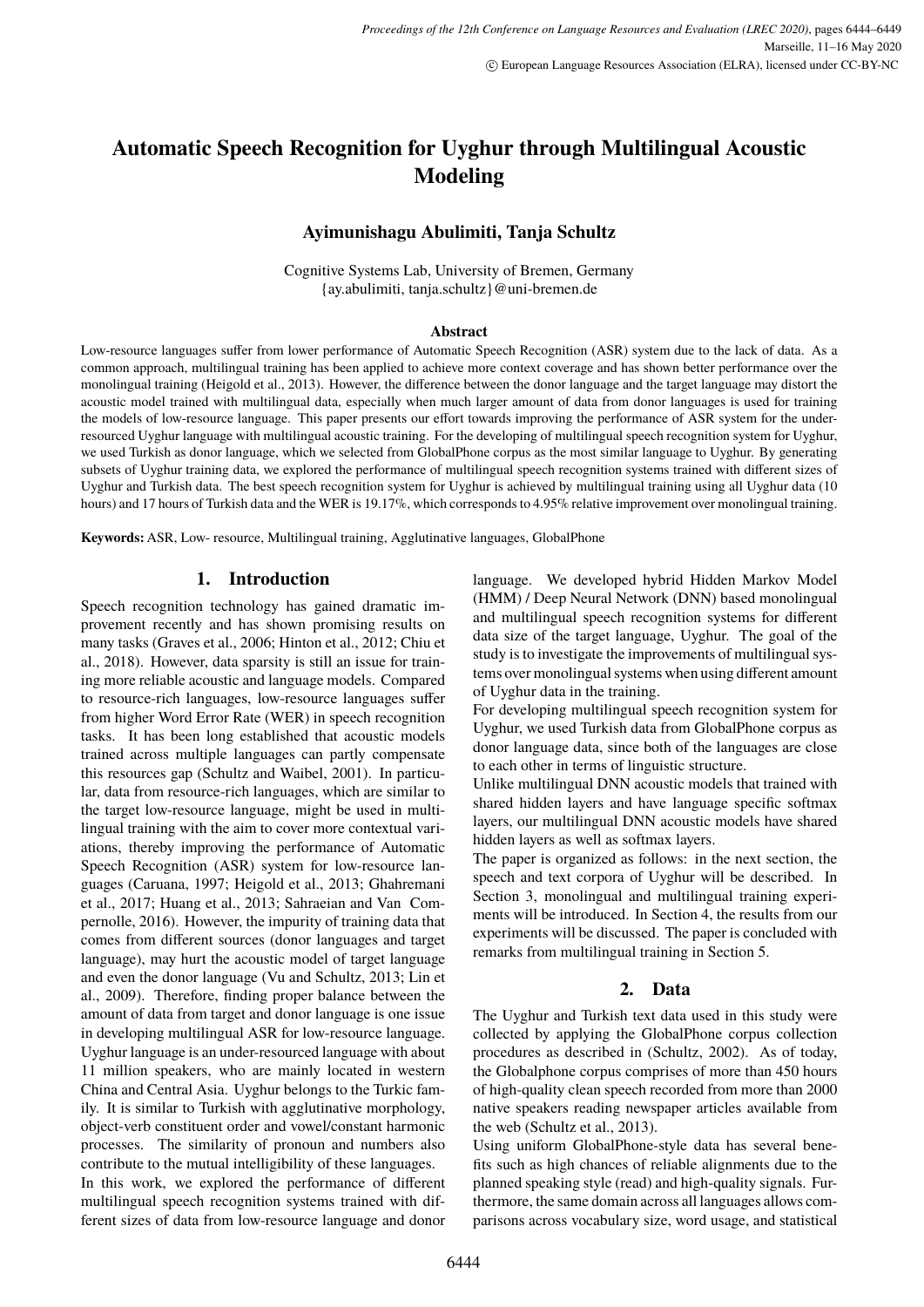estimates of language complexity. However, it remains to be seen whether the results can be transferred to spontaneous speaking style.

## **2.1. Speech Corpus**

The Uyghur data collection, partially funded by NSF (award 1519164), comprises of news articles read by 46 speakers. Each speaker read about 100 utterances resulting in a total of 4271 utterances. The speech was recorded with linear 16 bit Pulse Code Modulation (PCM) with 44.1 kHz sampling rate in clean surrounding conditions. The speech data was down-sampled to 16 kHz to keep the GlobalPhone speech data style. For the purpose of developing ASR for Uyghur language, 80% of all recordings were divided into training, 10% was divided into development and evaluation set with the constraint that no speaker and no utterance appears in more than one set. The details of the Uyghur data distribution is shown in Table [1.](#page-1-0) In multilingual training, we used the Turkish data from GlobalPhone corpus. In Table [2,](#page-1-1) the distribution of Turkish data is presented.

For further details of Turkish data refer to [Schultz \(2002\)](#page-0-0).

|                 | Training | Development | Evaluation |
|-----------------|----------|-------------|------------|
| <b>Speakers</b> | 37       |             |            |
| Audio length    | 10:48    | 01:23       | 01:54      |
| Utterances      | 3380     | 400         | 491        |
| Word tokens     | 60084    | 7902        | 9741       |

<span id="page-1-0"></span>Table 1: Uyghur speech database (audio length given as hours:min)

|                   | Training | Development | Evaluation |
|-------------------|----------|-------------|------------|
| <b>Speakers</b>   | 79       |             | 10         |
| Audio length      | 13:12    | 1:58        | 1:53       |
| <b>Utterances</b> | 5482     | 734         | 731        |
| Word tokens       | 87733    | 12381       | 12552      |

<span id="page-1-1"></span>Table 2: Turkish speech database (audio length given as hours:min)

# <span id="page-1-2"></span>**2.2. Text Corpus**

There are three writing systems (Arabic, Latin and Cyrillic alphabet) in Uyghur. The newspaper articles, which correspond to audio, were written in Uyghur Arabic form. In Arabic written form, short vowels are not included in the writing form. As a consequence, it is not convenient to generate pronunciation dictionary based on grapheme-tophoneme property. However, in Latin or Cyrillic written form, the pronunciation is very close to the written form, so that pronunciation of words can be generated base on grapheme-to-phoneme converter. For that reason, the written form in Latin is preferred in developing speech recognition system and the texts in Arabic written form were converted into Uyghur Latin. Since these newspaper articles were not sufficient for building an accurate language model, additional online broadcast texts were also used for language modelling. Therefore, the broadcast texts were also converted into Uyghur Latin and then normalized (special characters and punctuation were removed, numbers were converted into text). After these pre-processing, the broadcast texts contained about 10 million word tokens and 250k unigram words.

## **2.3. Pronounciation Dictionary**

GlobalPhone dictionaries are based on International Phonetic Alphabet (IPA) scheme. In the first stage, the IPA for Uyghur was generated based on the Uyghur-Latin. Based on the IPA, the phones are mapped to the GlobalPhone phones, in order to make it available for the multilingual speech recognition development and keep the GlobalPhone dictionary style consistent.

We used 32 basic phonemes consisting of 8 vowels and 24 consonants for Uyghur language. The pronunciation dictionary consists of 49k words, which covers all words in training data and the selected words from broadcast texts (described in Section [2.2.\)](#page-1-2). The Out Of Vocabulary (OOV) rate on evaluation set is 4.61%.

In GlobalPhone dictionary, Turkish dictionary contains 29 phonemes (8 vowels, 21 consonants) and 33.6k words. The OOV rate on evaluation set is 1.25%.

27 phonemes are included both in Uyghur and Turkish dictionary. Two phonemes *ğ (IPA: j)* and *ı (IPA:* ı*)* of Turkish are not included in Uyghur and five phonemes *ë (IPA: /e/)*, *ng (IPA: ŋ), q (IPA: q), h (IPA:*  $\chi$ *), gh (IPA: ʁ)* of Uyghur are not included in Turkish.

## **2.4. Similar Property of Uyghur and Turkish**

When selecting a similar language to Uyghur from Global-Phone for multilingual training experiments, the language family groups are considered. In addition, Type-to-Token Ratio (TTR), which indicates the lexical richness of a language is also taken into account. The TTR value of Uyghur and Turkish is close and 14.35% and 15.28% [\(Tachbelie et](#page-0-0) [al., 2020\)](#page-0-0), respectively.

As showed in Figure [1,](#page-2-0) we also analyzed the distribution of number of phoneme per word in the lexicon of both languages, which can reflect the aggultinative morphology of two languages [\(Carki et al., 2000\)](#page-0-0). The frequency distribution over phoneme length per word in the lexicon of both languages are similar and in both of the languages, the most frequent phoneme length is 8.

Regarding these factors, we selected Turkish as donor language to Uyghur and used Turkish data for multilingual training for speech recognition system for Uyghur. The details of Turkish data can be found in [\(Schultz, 2002\)](#page-0-0).

# **3. Experiments**

# **3.1. Acoustic Model**

In speech recognition tasks for low-resource languages, the main purpose of the multilingual training is to achieve more context coverage. However, the difference between the donor and target language used in training may hurt the acoustic model trained with multilingual data, especially when much larger amount of donor language data is used for the multilingual training. To investigate how the proportion of data from low-resource and resource-rich languages affect the performance of ASR system for low-resource language, we conducted two sets of experiments, monolingual and multilingual training, each with five different training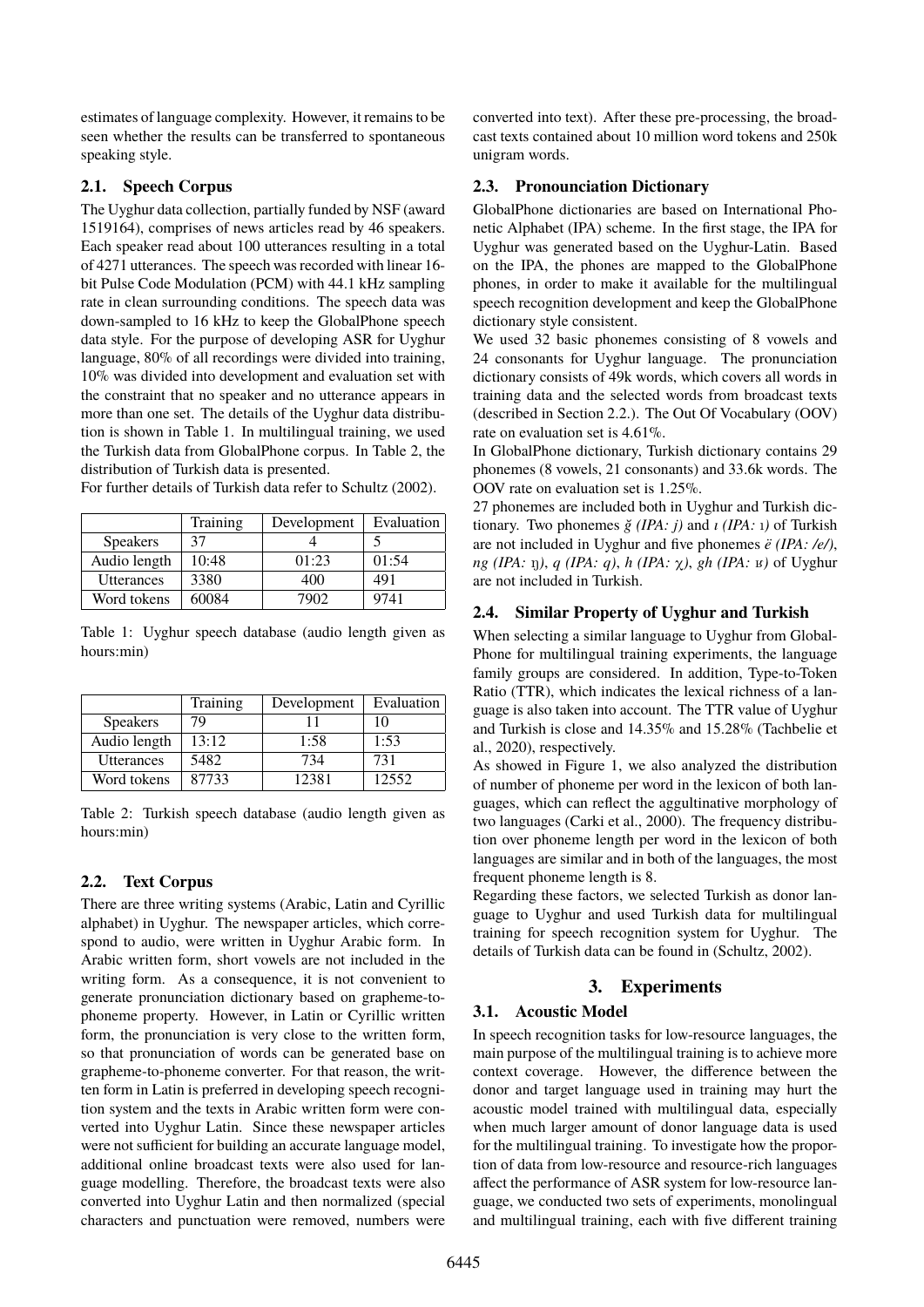

<span id="page-2-0"></span>Figure 1: Phoneme length per word in lexicon of Uyghur and Turkish

sets. To simulate different levels of low-resource conditions, we randomly selected Uyghur data from the whole Uyghur training data with varying sizes. The selected Uyghur speech data duration ranges from 2 to 10 hours with 2-hour increment. Thus, five data sets are generated and in every set, all the speakers are included. These five sets of Uyghur data are combined with whole Turkish training data to perform multilingual training. Monolingual systems were built by only using the five selected Uyghur subset data.

In both monolingual and multilingual experiments, hybrid HMM/DNN systems were developed. All recognition systems were build using the open-source Kaldi ASR toolkit [\(Povey et al., 2011\)](#page-0-0). First, context dependent HMM/Gaussian Mixture Model (GMM) based speech recognition systems were build using 39 dimensional stacked Mel-Frequency Cepstral Coefficients (MFCCs) [\(Davis and Mermelstein, 1980\)](#page-0-0) for the alignments of DNN training. We applied Speaker based Cepstral Mean and Variance Normalization (CMVN) with context size of 7 frames. And then Linear Discriminant Analysis (LDA) + Maximum Likelihood Linear Transform (MLLT) model was generated. At the end, Speaker Adaptive Training (SAT) was conducted using an affine transform, feature space Maximum Likelihood Linear Regression (fMLLR). In all experiments, fMMLR models showed the best results among monophone, triphone and LDA+MLLT models. Thus, in every experiment, the alignments from fMLLR are used for DNN training.

For DNN based acoustic modeling, we used Factored Time Delay Neural Network with additional Convolutional layers (CNN-TDNNf). 40 dimensional cepstral truncation, 3 dimensional pitch features and 100-dimensional iVectors for speaker and environment adaptation [\(Ghahremani et al.,](#page-0-0) [2014; Miao et al., 2015\)](#page-0-0) are given as input of the neural network. The CNN-TDNNf network has 15 hidden layers and a rank reduction layer . The first 6 layers are CNNs and the following 9 layers are TDNNf. The first TDNNf layer followed just after CNN layer has 256 bottleneck units and the following 8 TDNN layers consist of 1024 nodes and 128 bottleneck units.

For the monolingual experiments, we tried to tune the parameters in Kaldi's WSJ recipe using development set of Uyghur, when the Uyghur training data is less than 6 hours. However, the parameters in WSJ recipe gave us the best results even on small amount (2 hours) of Uyghur data. Thus, in all experiments, the neural network are trained with the same hyperparameters, i.e., initial learning rate (0.005), final learning rate (0.00005), minibatch-size (128, 64) and training epoch (7).

For our multilingual training, we conducted 5 experiments with different sizes of Uyghur data. In each experiment, we combined the randomly selected subsets of Uyghur training data with the Turkish data and used it as training data for multilingual training. The lexicon and language models of Uyghur and Turkish are also combined. Unlike other multilingual DNN acoustic models that share only hidden layers and have language specific softmax layers, our DNN based multilingual systems have shared hidden layer as well as softmax layer. For decoding, we used language specific dictionary and language model.

#### **3.2. Language Model**

A trigram language model for Uyghur ASR was built using the training text and online broadcast text. To keep the proper size of language model and perplexity, the vocabulary of the trigram was selected so that all the words in the training data and only the words, which appeared more than ten times in the online broadcast text, were included in the language model vocabulary. The trigram contains 49k unigrams, 1.6 million bigrams and 2 million trigrams. The perplexity of the language model on evaluation set is 260. The language model of Turkish was also prepared in similar fashion and available in our GlobalPhone corpus. The

Turkish language model contained 33k unigrams, 1.6 million bigrams and 3.8 million trigrams. The perplexity of the language model on evaluation is 55.

#### **4. Results and Discussions**

#### **4.1. Monolingual Systems**

The HMM/GMM and HMM/DNN models in monolingual experiments, i.e., trained only with Uyghur data, are evaluated with evaluation set of Uyghur and the WERs are shown in Figure [2.](#page-3-0) As the size of the training data increases, the WER reduces. In each set, DNN model outperforms the best GMM model (fmllr model) and gained relative improvement ranging from 6.43% to 12.72%. The more the training data, the more relative improvement of DNN model over GMM model is achieved. With 2 hours of data, the relative improvement of DNN-model over GMM model is 6.43% and with 10 hours of data, the relative improvement is 12.72%. By increasing 2 hours of speech data in the training, on average, we gained 3.78% of relative improvement on hybrid HMM/DNN model. For example, in HMM/DNN model with 4 hours of Uyghur data, we gained 7.28% relative improvement over the HMM/DNN model with 2 hours of Uyghur data.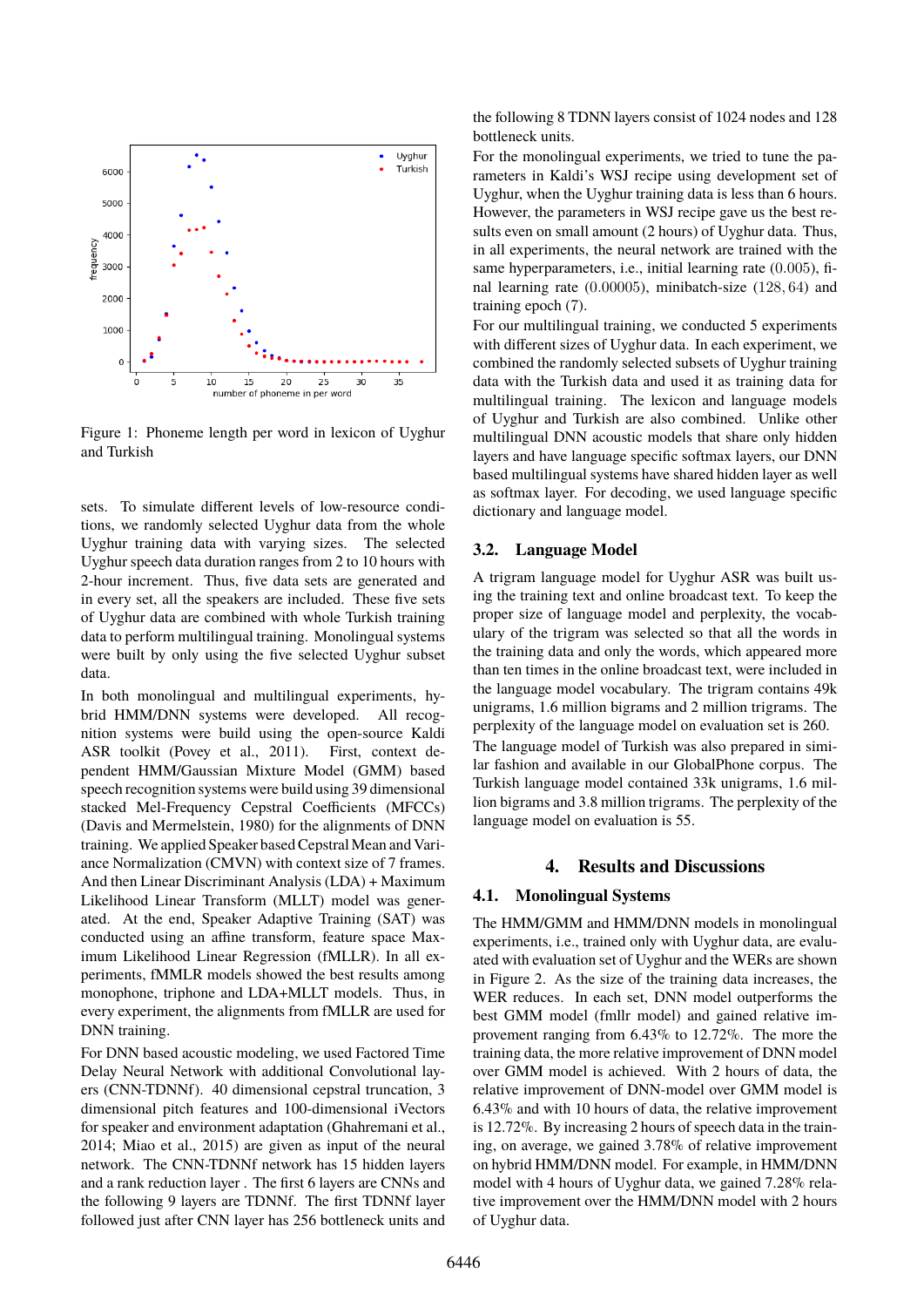

<span id="page-3-0"></span>Figure 2: WER of monolingual systems trained with subsets of Uyghur data

#### **4.2. Multilingual Systems**

After training the models with combined resources, we decoded speech data (evaluation set) using the multilingual acoustic model, Uyghur pronunciation dictionary and language model. The WERs of monolingual and multilingual systems are shown in Figure [3.](#page-3-1) The blue and red lines indicate the WER of best HMM/GMM and HMM/DNN models with monolingual and multilingual training, respectively. Same as in monolingual systems, DNN models in multilingual system outperformed the GMM models. By using DNN-models, we gained 17% (on average) relative improvement over the best GMM-models (fmllr). However, the relative improvement is not so sensitive to the amount of Uyghur data used in the training. For instance, with 2 hours of Uyghur data in the training, the relative improvement of DNN-model over the GMM-model (fmllr) is 16.48% and with 10 hours of Uyghur data, it is 18.48%.



<span id="page-3-1"></span>Figure 3: WER of ASR with monolingual and multilingual training

By HMM/GMM models, systems with monolingual training showed better performance than that with multilingual training in every training set. However, by HMM/DNN models, all multilingual systems outperformed monolingual ones. We compared the results of multilingual and monolingual system trained with the same amount of Uyghur data. In HMM/DNN model, we gained 2.11% of absolute WER reduction over monolingual training with 2 hours of Uyghur data, which corresponds to 8.68% relative improvement. As the size of Uyghur data in training set increases, the absolute improvement and relative improvement of speech recognition systems with multilingual training over monolingual training decreased.

With these experiments, the best ASR system for Uyghur is obtained, when 10 hours of Uyghur data is used in multilingual training. The WER of this systems is 19.27%.

We also decoded Turkish evaluation set with the multilingual acoustic model, Turkish pronunciation dictionary and language model. In Figure [4,](#page-3-2) we showed the WER of Turkish speech recognition along with the Uyghur speech recognition. It can be noted that the ASR for Turkish also benefited from multilingual training with Uyghur data. Even 2 hours of Uyghur training data lead to 0.26% relative improvement. As the amount of Uyghur data reached 8 hours, Turkish speech recognition system gained 3.85% relative improvement over the monolingual speech recognition system for Turkish (trained only with Turkish data). With the increasing size of Uyghur data, the Turkish speech recognition system is not negatively affected.



<span id="page-3-2"></span>Figure 4: WER of ASR systems for Uyghur and Turkish. The dashed orange line refers to the Turkish HMM/DNN baseline system, which developed only with Turkish data and WER is 11.41%.

In all experiments, multilingual systems outperformed the monolingual systems. As shown in Figure [4,](#page-3-2) it is noticeable that absolute improvement of multilingual system over monolingual system decrease as the size of Uyghur data in the training increases. In the experiment with 10 hours of Uyghur data, the absolute improvement between multilingual and monolingual system (blue and red line) is 0.9%. From the trend of monolingual and multilingual performances (blue and red line), we can observe that the absolute improvement between multilingual and monolingual system is getting smaller, but multilingual system still outperforms monolingual system. However, we can not conclude if WER of multilingual system gets higher than that from monolingual systems, when the amount of Uyghur data becomes larger than that of Turkish data.

To explore if monolingual system outperforms multilingual system when Uyghur data becomes larger than Turkish data in the training, two additional sets of multilingual training experiments are conducted. In the first experiment, 6 hours of Turkish data is randomly selected from the Turkish train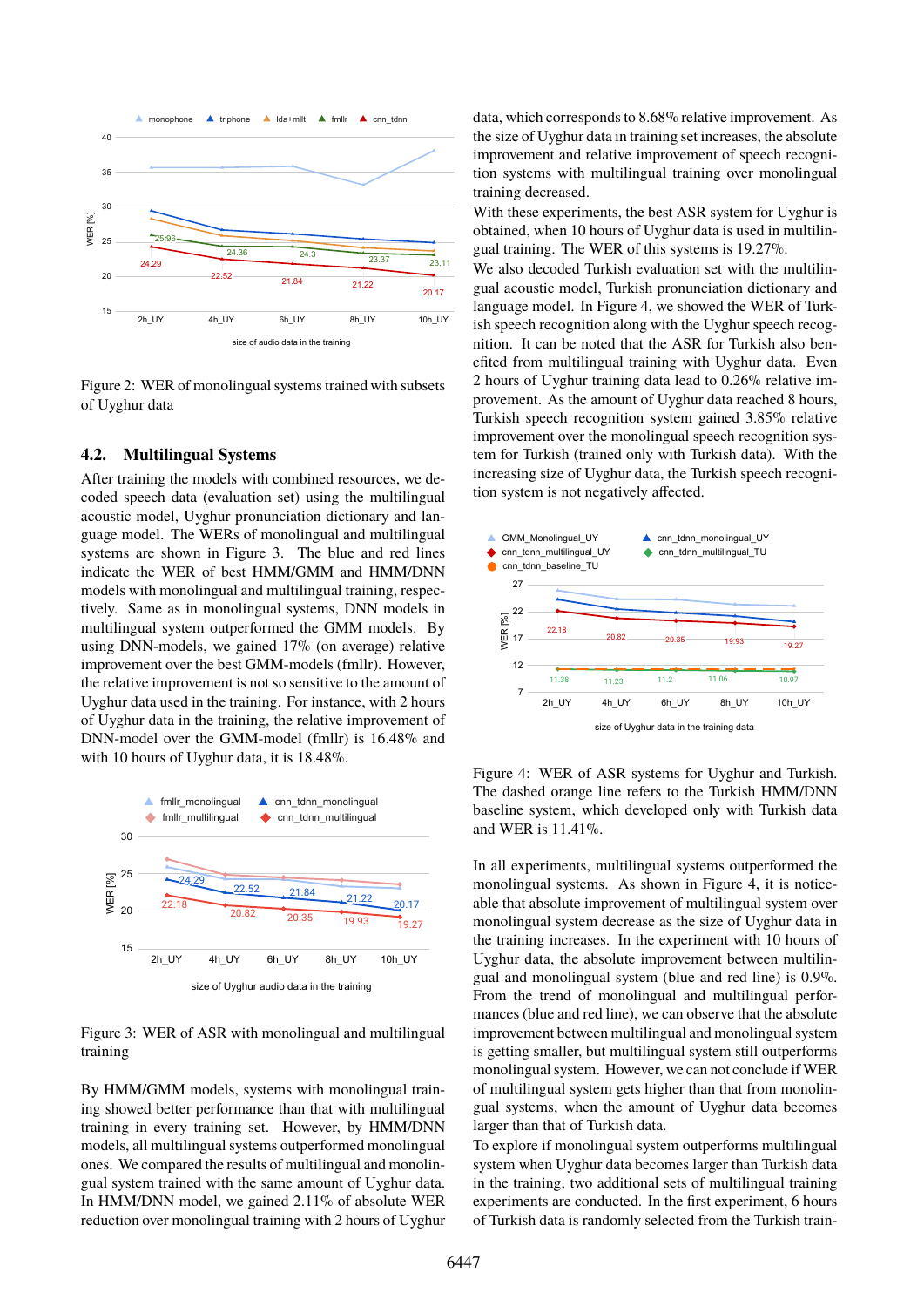ing data with the constraint that all speakers are included. For the second experiment, we combined all the Turkish data (training, development and evaluation set, 17 hours 3 minutes in total). With these different sizes of Turkish data, we repeated the multilingual training experiments. The subsets of Uyghur data in these experiments remain the same as our previous multilingual training with 13 hours of Turkish data. As shown in Figure [5,](#page-4-0) the blue line presents the results from monolingual training and red line is the results from multilingual training with 13 hours of Turkish data identical as in Figure [4.](#page-3-2) The purple and green lines illustrate the results from multilingual training with 6 and 17 hours of Turkish data. In the case of larger Uyghur data used in the multilingual training than Turkish data (e.g., multilingual training with 6 hours of Turkish data and more than 6 hours of Uyghur data), multilingual systems still outperformed the monolingual system. Moreover, the multilingual system with 17 hours of Turkish data showed the best results over the other multilingual systems. From our experiments, we may conclude that Uyghur speech recognition system benefits even larger amount of Turkish data in the multilingual system.



<span id="page-4-0"></span>size of Uyghur data in the multilingual training

Figure 5: WER of multilingual systems trained with different sizes of Uyghur data and Turkish data.

#### **5. Conclusion**

In this paper, we developed ASR system for the low-resource language, Uyghur, by using different sizes of target language (Uyghur) data in multilingual training. We generated subsets of Uyghur data to simulate low-resource conditions and developed speech recognition systems both with monolingual and multilingual training. The results indicate that the HMM/DNN based speech recognition systems with multilingual training outperformed systems with monolingual training, despite the amount of Uyghur data used for training. In particular, we can conclude that the multilingual system for Uyghur will excel the monolingual speech recognition system, independent of size of Turkish data used in multilingual training. Both Uyghur and Turkish data benefited from each other in the multilingual training. The best speech recognition system for Uyghur is achieved by multilingual training using all Uyghur data (10 hours) and 17 hours of Turkish data and the WER is 19.17%.

#### **6. Reference**

- Carki, K., Geutner, P., and Schultz, T. (2000). Turkish lvcsr: towards better speech recognition for agglutinative languages. In 2000 IEEE International Conference on Acoustics, Speech, and Signal Processing. Proceedings (Cat. No. 00CH37100), volume 3, pages 1563–1566. IEEE.
- Caruana, R. (1997). Multitask learning. *Machine learning*, 28(1):41–75.
- Chiu, C.-C., Sainath, T. N., Wu, Y., Prabhavalkar, R., Nguyen, P., Chen, Z., Kannan, A., Weiss, R. J., Rao, K., Gonina, E., et al. (2018). State-of-the-art speech recognition with sequence-to-sequence models. In 2018 IEEE International Conference on Acoustics, Speech and Signal Processing (ICASSP), pages 4774–4778. IEEE.
- Davis, S. and Mermelstein, P. (1980). Comparison of parametric representations for monosyllabic word recognition in continuously spoken sentences. *IEEE transactions on acoustics, speech, and signal processing*, 28(4):357–366.
- Ghahremani, P., BabaAli, B., Povey, D., Riedhammer, K., Trmal, J., and Khudanpur, S. (2014). A pitch extraction algorithm tuned for automatic speech recognition. In 2014 IEEE International Conference on Acoustics, Speech and Signal Processing (ICASSP), pages 2494– 2498. IEEE.
- Ghahremani, P., Manohar, V., Hadian, H., Povey, D., and Khudanpur, S. (2017). Investigation of transfer learning for asr using lf-mmi trained neural networks. In 2017 IEEE Automatic Speech Recognition and Understanding Workshop (ASRU), pages 279–286. IEEE.
- Graves, A., Fernández, S., Gomez, F., and Schmidhuber, J. (2006). Connectionist temporal classification: labelling unsegmented sequence data with recurrent neural networks. In Proceedings of the 23rd international conference on Machine learning, pages 369–376. ACM.
- Heigold, G., Vanhoucke, V., Senior, A., Nguyen, P., Ranzato, M., Devin, M., and Dean, J. (2013). Multilingual acoustic models using distributed deep neural networks. In 2013 IEEE International Conference on Acoustics, Speech and Signal Processing, pages 8619–8623. IEEE.
- Hinton, G., Deng, L., Yu, D., Dahl, G., Mohamed, A.-r., Jaitly, N., Senior, A., Vanhoucke, V., Nguyen, P., Kingsbury, B., et al. (2012). Deep neural networks for acoustic modeling in speech recognition. *IEEE Signal processing magazine*, 29.
- Huang, J.-T., Li, J., Yu, D., Deng, L., and Gong, Y. (2013). Cross-language knowledge transfer using multilingual deep neural network with shared hidden layers. In 2013 IEEE International Conference on Acoustics, Speech and Signal Processing, pages 7304–7308. IEEE.
- Lin, H., Deng, L., Yu, D., Gong, Y.-f., Acero, A., and Lee, C.-H. (2009). A study on multilingual acoustic modeling for large vocabulary asr. In 2009 IEEE International Conference on Acoustics, Speech and Signal Processing, pages 4333–4336. IEEE.
- Miao, Y., Zhang, H., and Metze, F. (2015). Speaker adaptive training of deep neural network acoustic models using i-vectors. *IEEE/ACM Transactions on Audio, Speech and Language Processing (TASLP)*, 23(11):1938–1949.